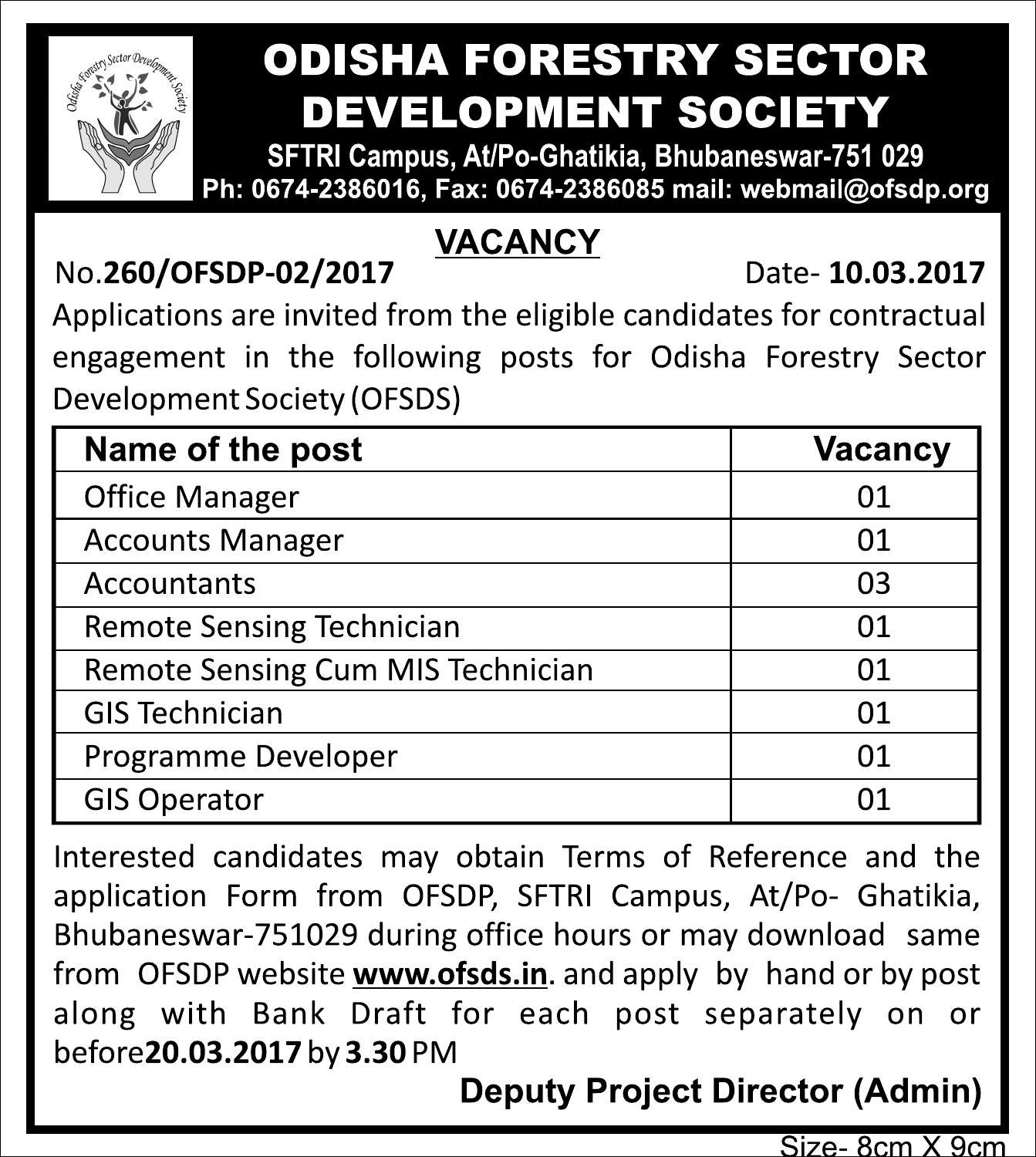

### **ODISHA FORESTRY SECTOR DEVELOPMENT SOCIETY**

 SFTRI Campus, At/Po-Ghatikia, Bhubaneswar-751 029 Ph: 0674-2386016, Fax:0674-2386085 mail:webmail@ofsdp.org

## **VACANCY CALL NOTICE**

Applications are invited from the eligible candidates for contractual engagement in the following posts for Odisha Forestry Sector Development Society (OFSDS)

| Name of the post          | Vacancy |
|---------------------------|---------|
| Office Manager            | 01      |
| <b>Accounts Manager</b>   | 01      |
| Accountants               | 03      |
| Remote Sensing Technician | 01      |
| Remote Sensing Cum MIS    | 01      |
| Technician                |         |
| <b>GIS</b> Technician     | 01      |
| Programme Developer       | 01      |
| <b>GIS</b> Operator       |         |

Interested candidates may obtain Terms of Reference and the application Form from OFSDP, SFTRI Campus, At/Po- Ghatikia, Bhubaneswar-751029 during office hours or may download same from OFSDP website www.ofsds.in and apply by hand or by post along with Bank Draft for each post separately on or before20.03.2017 by 3.30 PM

Deputy Project Director (Admin)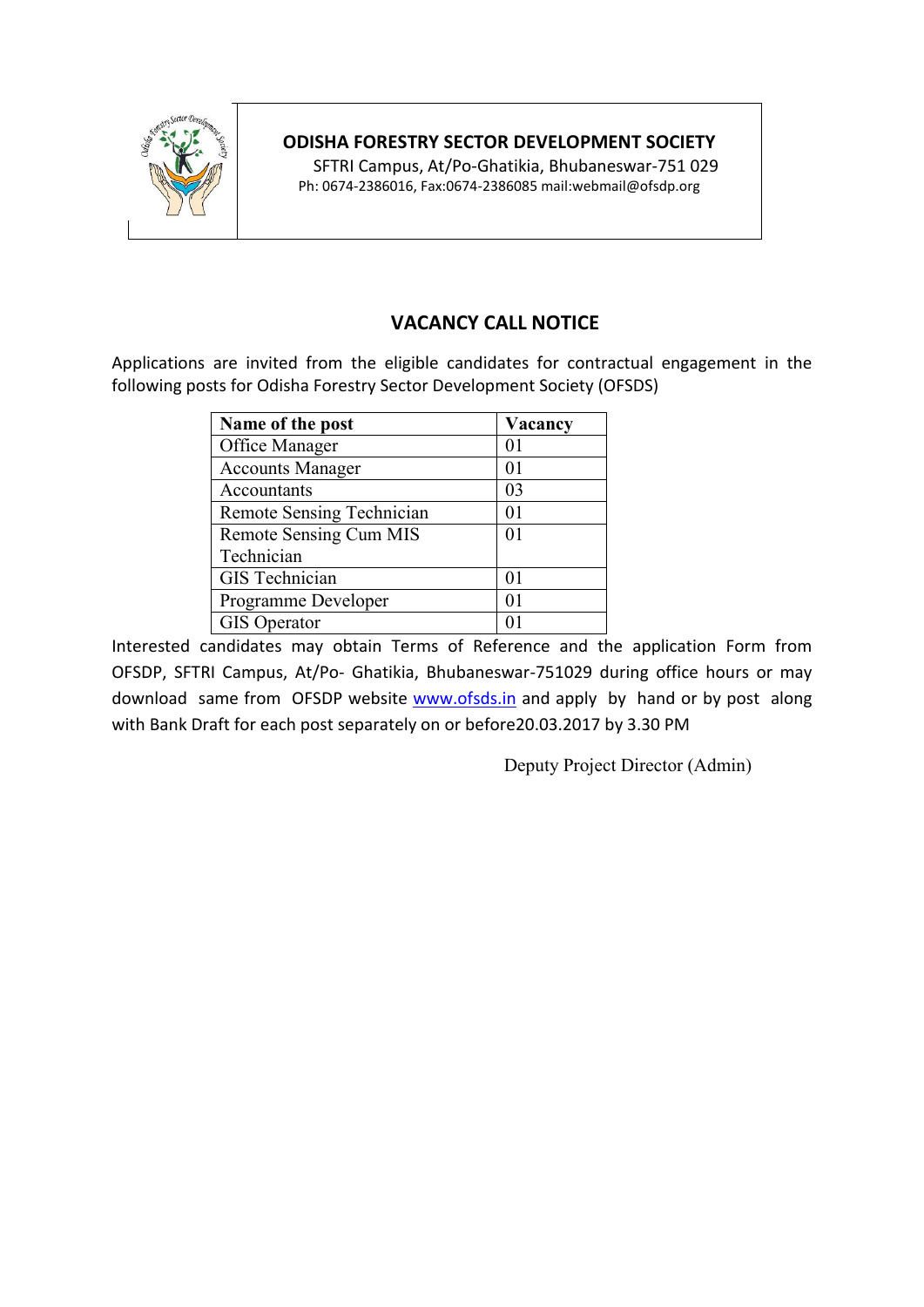

**ODISHA FORESTRY SECTOR DEVELOPMENT SOCIETY**

SFTRI Campus, At/Po-Ghatikia, Bhubaneswar-751 029 Ph: 0674-2386016, Fax:0674-2386085 mail:webmail@ofsdp.org

## TERMS OF REFERENCE

Application for Contractual Appointment to the post of

- 01. Office Manager (One)
- 02. Accounts Manager (One)
- 03. Accountant (Three)
- 04. Remote Sensing Technician (One)
- 05. GIS Technician (One)
- 06. Remote Sensing cum MIS Technician(One)
- 07. Program Developer (One)
- 08. GIS Operator (One)

Note: (*Apply separately for each post, Bank Draft is to be attached for each post applied*)

[Last Date for Submission of Application complete on 20.03.2017 up to 3.30 PM]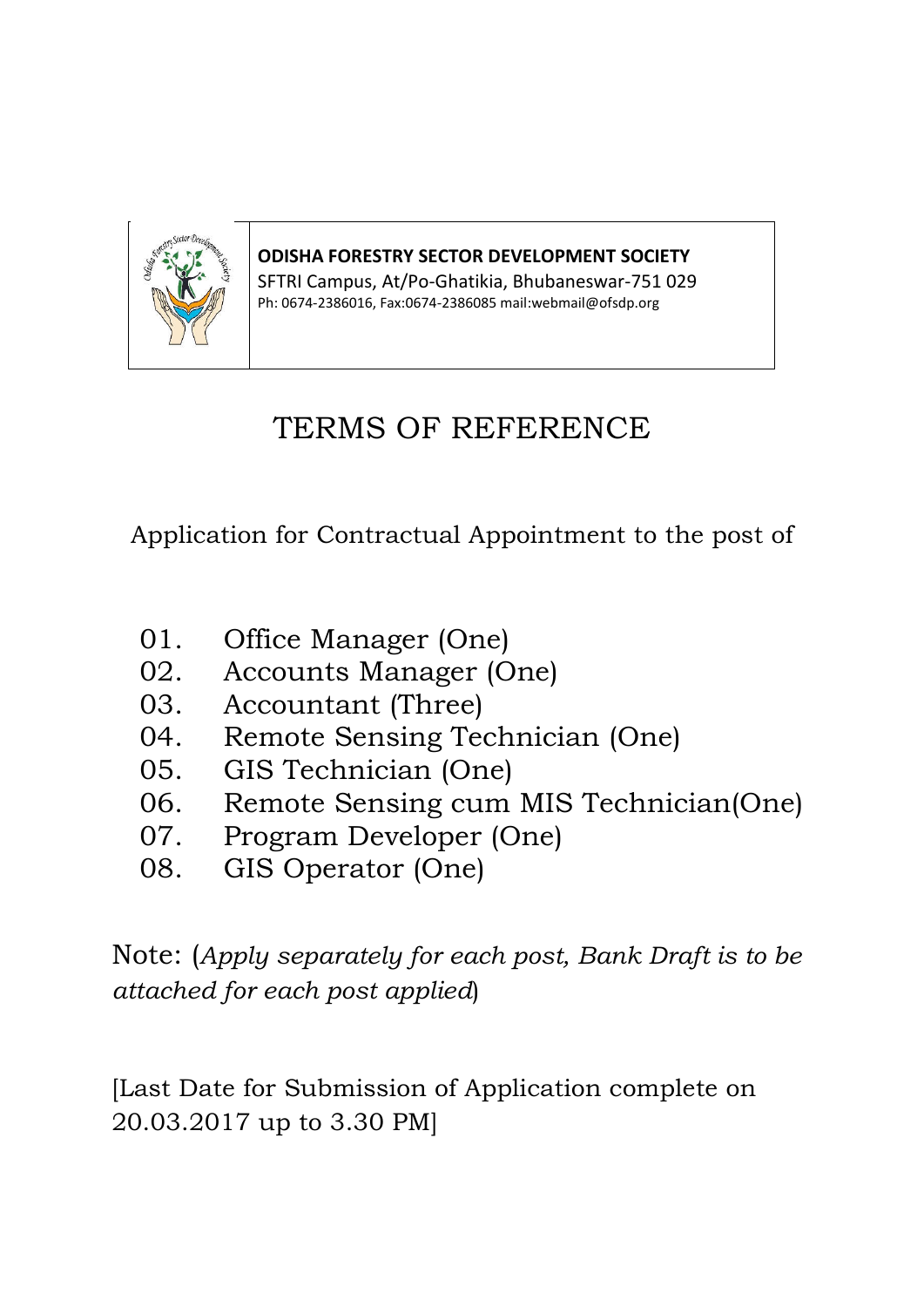# Table of Contents

| Schedule | Name of Schedule                            | page    |
|----------|---------------------------------------------|---------|
| No.      |                                             |         |
|          |                                             |         |
|          | Project brief & Vacancy                     |         |
| 2.       | Job description and eligibility<br>criteria |         |
| З.       | <b>Application Form</b>                     | $3 - 6$ |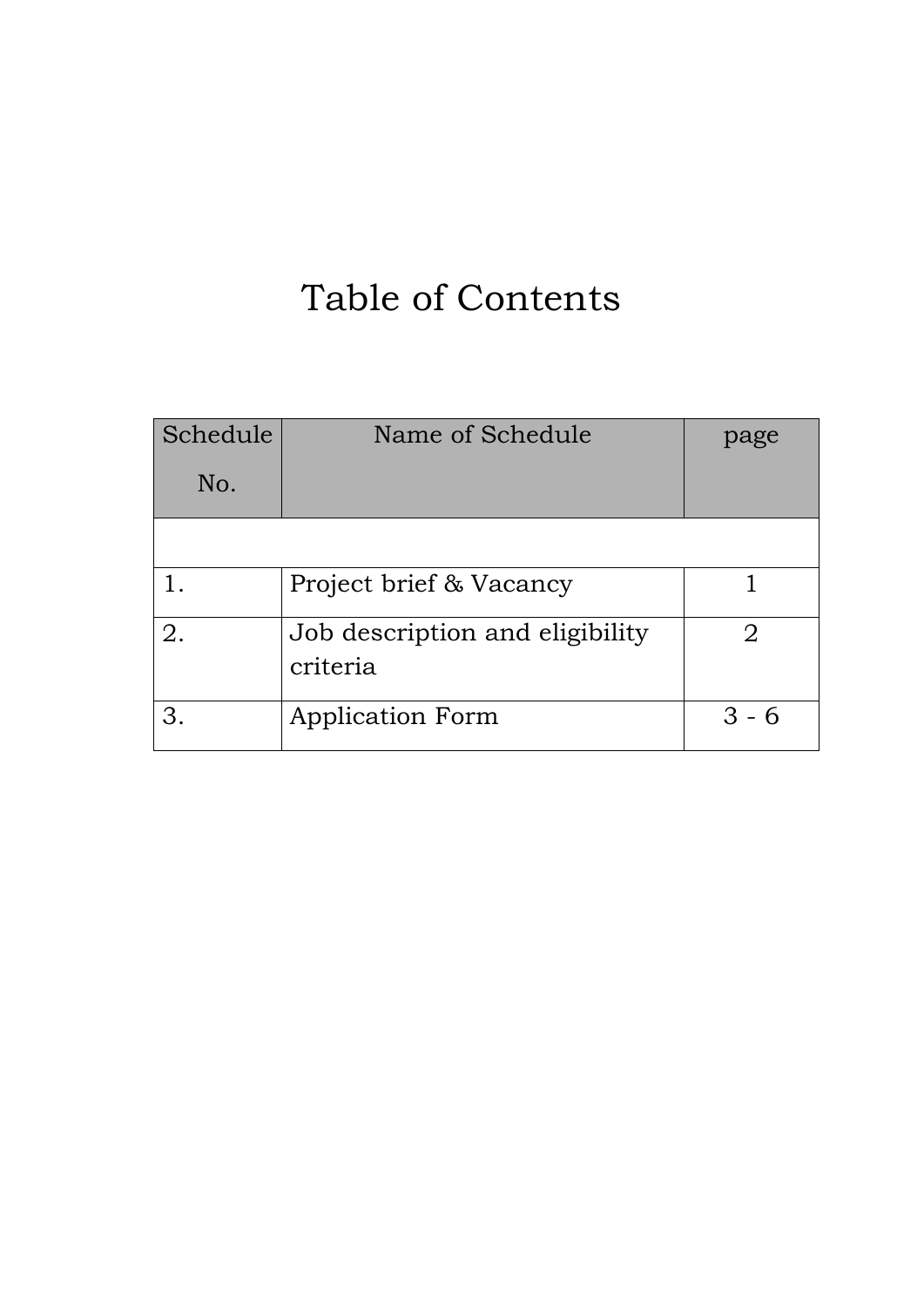### **Project brief and vacancy:**

ODISHA FORESTRY SECTOR DEVELOPMENT PROJECT - PHASE-II is being implemented with the loan assistance from Japan International Cooperation Agency (JICA) in 11 districts of Odisha. This project is for a period of 10 years from 2017-18 to 2026-27. The project has twin objectives of restoration of degraded forests and livelihood improvement of forest dependent community and covered 2500 Joint Forest Management Committees viz., VSSs/ EDCs for interventions. The project has achieved substantial progress in Sustainable Forest Management through strengthening of community based institutions for Joint Forest Management.

The main objective is to

- Restore degraded forest and augment forest resources
- Secure sustainable forest management by improving forest administration, community organizations and capacity development of other stakeholders
- Conservation and Ecosystem based management of the biodiversity
- Promote inter-sectoral convergence
- Improve income of targeted forest dependents and their livelihood through IGA activities.

During the implementation of the Project, following Managerial/ technical personnel are required. Hence the society invites applications for contractual engagement to the following positions:

| Sl. No. | Name of the Post                  | Vacancy |
|---------|-----------------------------------|---------|
|         | Office Manager                    |         |
| 2       | <b>Accounts Manager</b>           |         |
| 3       | Accountants                       |         |
|         | Remote Sensing Technician         |         |
| 5       | Remote Sensing cum MIS Technician |         |
| 6       | GIS Technician                    |         |
|         | Program Developer                 |         |
| я       | GIS Operator                      |         |

Applications complete in all respect **in sealed envelope super scribed 'Application for the Post of <Post Name> OFSDP-II'** complete in all respect along with a Bank Draft, drawn on any Nationalized Bank in favour of '**The Project Director, OFSDS"** for an amount of Rs. 500/- payable at Bhubaneswar must reach in person or by post to 'The PCCF Projects and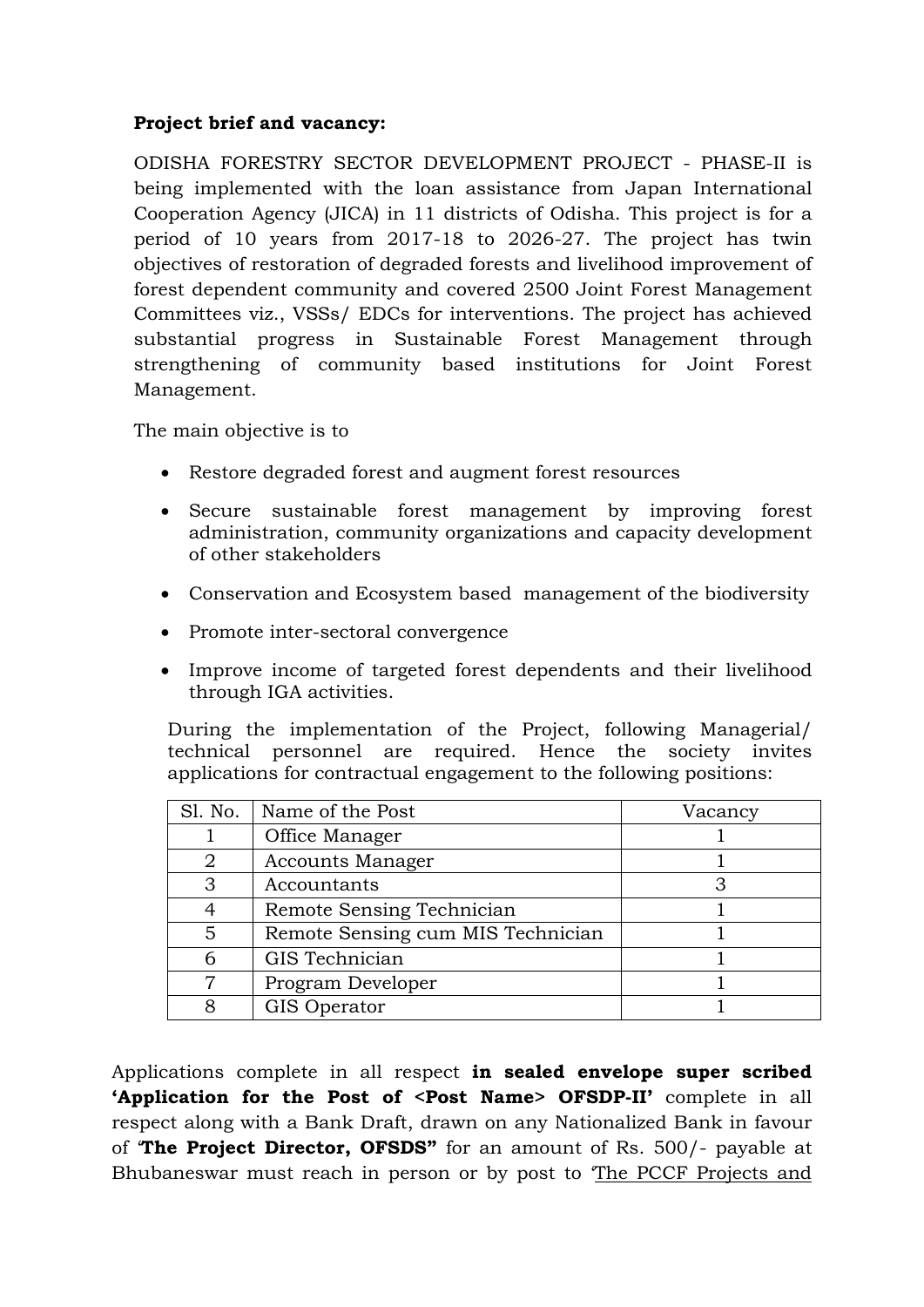Project Director, Odisha Forestry Sector Development Society, SFTRI Campus, Ghatikia, Bhubaneswar-751029 on or before 3.30 pm on 20.03.2017. The applications received after last date will not be entertained. **The Project will not be responsible for any postal delay. The Project authorities reserve the right to reject any application without assigning any reason thereto.** Candidates in employment must enclose NOC from the present employer with the application form.

| Name of the             | <b>Job Description</b>                                                                                                                                                                                                                                                                                                                                                                                                                                                                                                                                                                                                                                                                                                                                                                                                                                                                            | <b>Qualification &amp; Experience</b>                                                                                                                                                                                                                                                                                                                                                                                                                                                                                                                                   |
|-------------------------|---------------------------------------------------------------------------------------------------------------------------------------------------------------------------------------------------------------------------------------------------------------------------------------------------------------------------------------------------------------------------------------------------------------------------------------------------------------------------------------------------------------------------------------------------------------------------------------------------------------------------------------------------------------------------------------------------------------------------------------------------------------------------------------------------------------------------------------------------------------------------------------------------|-------------------------------------------------------------------------------------------------------------------------------------------------------------------------------------------------------------------------------------------------------------------------------------------------------------------------------------------------------------------------------------------------------------------------------------------------------------------------------------------------------------------------------------------------------------------------|
| Post                    |                                                                                                                                                                                                                                                                                                                                                                                                                                                                                                                                                                                                                                                                                                                                                                                                                                                                                                   | (Essential)                                                                                                                                                                                                                                                                                                                                                                                                                                                                                                                                                             |
| Office<br>Manager.      | He will be over all in charge of the<br>$\bullet$<br>management<br>of Project<br>office<br>Management Unit (PMU)<br>He will work under Deputy Project<br>$\bullet$<br>Director (Administration).<br>He will be responsible for the<br>$\bullet$<br>maintenance safe upkeep of office<br>building<br>as<br>well as all<br>the<br>equipments including all vehicles<br>in the PMU.<br>He will supervise the stores and<br>safety of articles.<br>He will organize the meetings held<br>at headquarters.<br>He will ensure congenial working<br>$\bullet$<br>environment among the support<br>staff<br>and<br>ensure<br>smooth<br>functioning of the office.<br>He will work regular and will<br>$\bullet$<br>attend to office work beyond office<br>hours and even on Sundays &<br>Government Holidays, if required.<br>Any other works as may be<br>$\bullet$<br>assigned by the Project Director. | Graduate in any discipline with<br>MBA and with at least two years<br>of work experience along with<br>use of computers is essential.<br><b>Experience</b><br>At least 2 years of similar<br>working experience in<br>government / non-government<br>organization (with at least 15<br>employees) at appropriate level<br>in office management and<br>laisoning.<br>Preferable<br>Experience<br>in<br>working<br>Government/<br>Government<br>undertaking/ Society & working<br>in projects of similar nature.<br>Good<br>managerial<br>and<br>coordination capability. |
| Monthly<br>remuneration | Rs.30,000/- (Consolidated)                                                                                                                                                                                                                                                                                                                                                                                                                                                                                                                                                                                                                                                                                                                                                                                                                                                                        |                                                                                                                                                                                                                                                                                                                                                                                                                                                                                                                                                                         |

### **Job description and eligibility criteria are as follows:**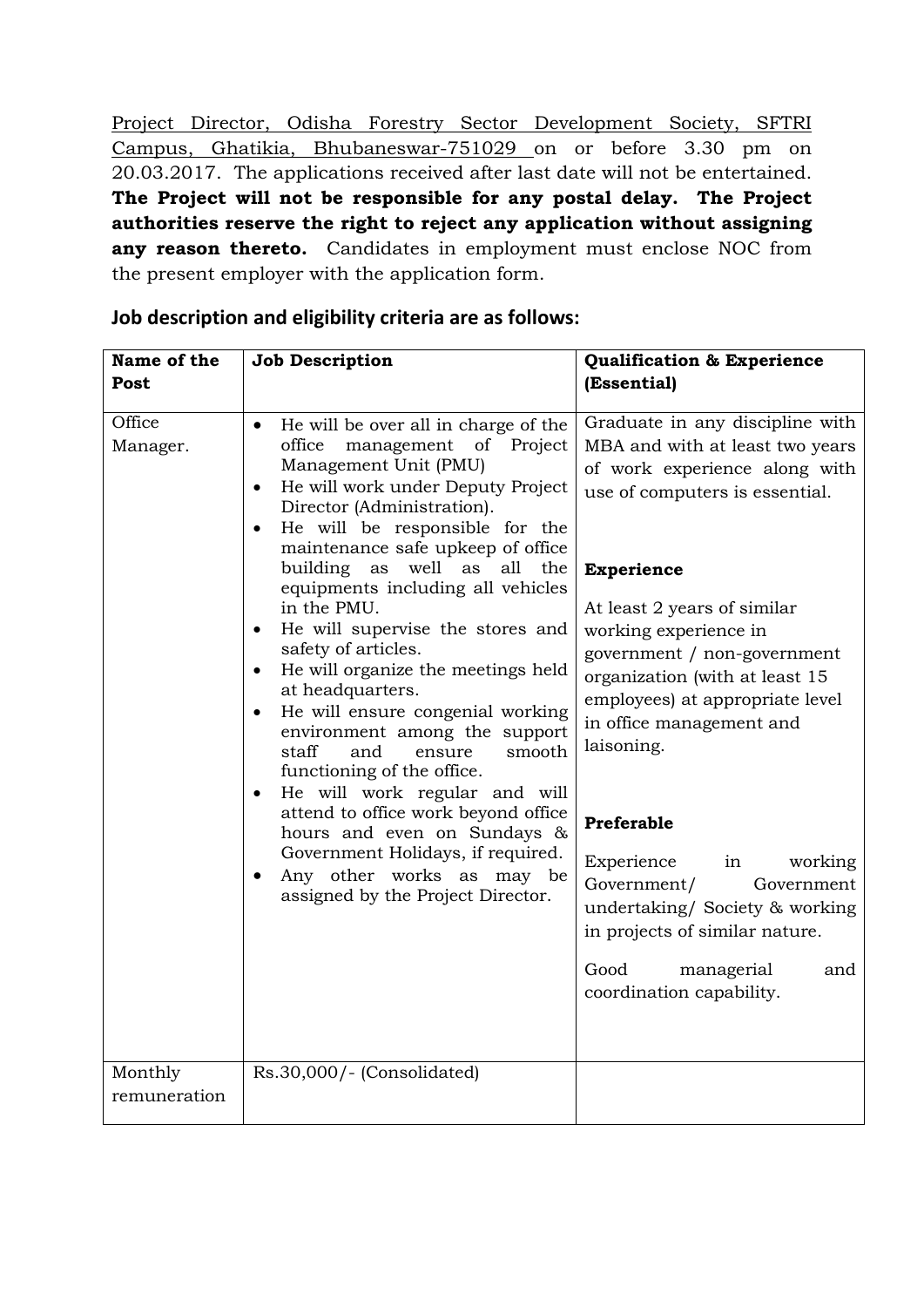| Name of the<br>Post            | <b>Job Description</b>                                                                                                                                                                                                                                                                                                                                                                                                                                                                                                                                                                                                                                                                                                                                                                                                                                                                                                                                                                            | Qualification &<br><b>Experience</b>                                                                                                                                                                                                                                                                                                                                                                                                                                                    |
|--------------------------------|---------------------------------------------------------------------------------------------------------------------------------------------------------------------------------------------------------------------------------------------------------------------------------------------------------------------------------------------------------------------------------------------------------------------------------------------------------------------------------------------------------------------------------------------------------------------------------------------------------------------------------------------------------------------------------------------------------------------------------------------------------------------------------------------------------------------------------------------------------------------------------------------------------------------------------------------------------------------------------------------------|-----------------------------------------------------------------------------------------------------------------------------------------------------------------------------------------------------------------------------------------------------------------------------------------------------------------------------------------------------------------------------------------------------------------------------------------------------------------------------------------|
| Accounts<br>Manager<br>Monthly | $\triangleright$ He will be attached to the Dy. Project<br>Director (Finance)<br>He is responsible for maintenance of<br>➤<br>accounts of the Project in TALLY<br>Platform and also maintenance of<br>relevant registers and ledgers.<br>$\triangleright$ He will be responsible for compilation<br>of Statement of Expenditure at different<br>levels and Reconciliation of funds.<br>$\triangleright$ Preparation and submission of<br>reimbursement claims for loan<br>assistance under EAP.<br>$\triangleright$ Facilitate & assist audit and prepare<br>the audit replies.<br>$\triangleright$ Ensure the expenditure as per Budget<br>provision.<br>$\triangleright$ Timely preparation salary bill and<br>claims and recoveries.<br>$\triangleright$ Timely collection and deposits of<br>statutory taxes and submission of<br>returns.<br>Monitor the related field activities and<br>tour as and when required<br>Any other works as may be assigned.<br>➤<br>Rs.35,000/- (Consolidated) | <b>Essential</b><br>Graduate in commerce<br>with CA - Inter with<br>sound knowledge in<br>Computers especially<br>TALLY and MS office etc.<br><b>Experience- Essential</b><br>At least 5 years<br>experience of working in<br>government/ non<br>government organization<br>with double entry<br>system of Accounts<br>Preferable<br><b>Experience of Auditing</b><br>the Accounts of<br>Government/<br>Government<br>undertaking/Society &<br>working in projects of<br>similar nature |
| remuneration                   |                                                                                                                                                                                                                                                                                                                                                                                                                                                                                                                                                                                                                                                                                                                                                                                                                                                                                                                                                                                                   |                                                                                                                                                                                                                                                                                                                                                                                                                                                                                         |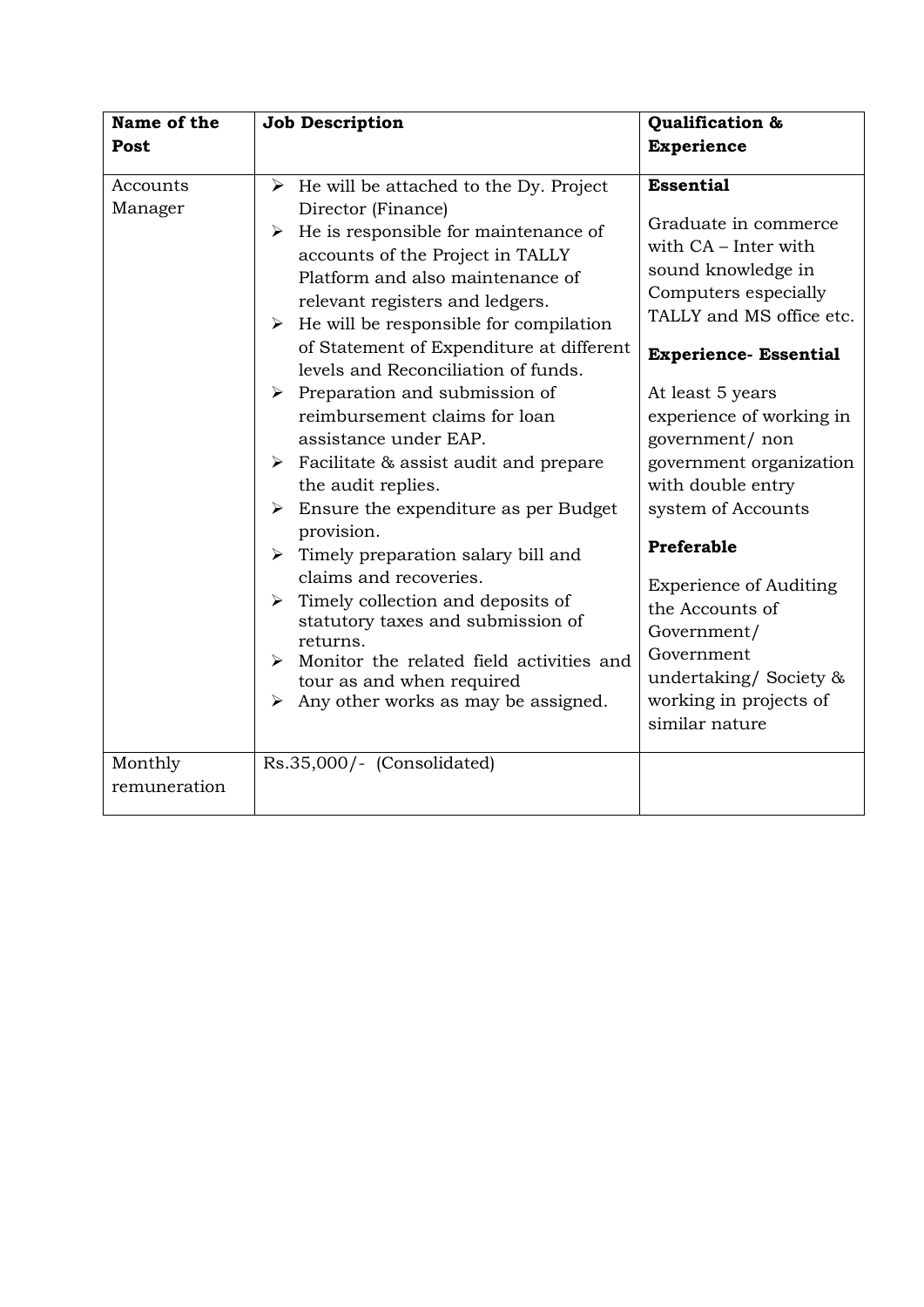| Name of the<br>Post     | <b>Job Description</b>                                                                                                                                                                                                                                                                                                                                                                                                                                                                                                                                                                                                                                                               | Qualification &<br><b>Experience</b>                                                                                                                                                                                                                                                                                                                                                                                                                               |
|-------------------------|--------------------------------------------------------------------------------------------------------------------------------------------------------------------------------------------------------------------------------------------------------------------------------------------------------------------------------------------------------------------------------------------------------------------------------------------------------------------------------------------------------------------------------------------------------------------------------------------------------------------------------------------------------------------------------------|--------------------------------------------------------------------------------------------------------------------------------------------------------------------------------------------------------------------------------------------------------------------------------------------------------------------------------------------------------------------------------------------------------------------------------------------------------------------|
| Accountant              | Assists Accounts Manager for day to<br>➤<br>day accounts activities, ensure timely<br>budget releases, and reports on<br>utilization, preparation of SoEs/<br>Claims and Tax returns.<br>$\triangleright$ Maintain the accounts in Tally<br>Platform<br>$\triangleright$ Reconciliation of funds.<br>$\triangleright$ Facilitate & assist audits and<br>preparation of audit replies.<br>$\triangleright$ Monitor and report the expenditure<br>within the cost norms and budget<br>outlay<br>$\triangleright$ Timely preparation salary bill and<br>claims and recoveries.<br>Timely collection and deposits of<br>➤<br>statutory taxes<br>Any other works as may be assigned.<br>⋗ | <b>Essential</b><br>Shall be a commerce<br>graduate with having<br>accounting knowledge<br>and experience in use of<br>Computers with<br>proficiency in working<br>with MS Word, Excel and<br>TALLY.<br><b>Experience</b><br>At least 3 years of<br>working experience in<br>government / non<br>government organization<br>Preferable<br>Experience in working<br>Government/<br>Government<br>undertaking/Society &<br>working in projects of<br>similar nature. |
| Monthly<br>remuneration | Rs.16,000/- (Consolidated)                                                                                                                                                                                                                                                                                                                                                                                                                                                                                                                                                                                                                                                           |                                                                                                                                                                                                                                                                                                                                                                                                                                                                    |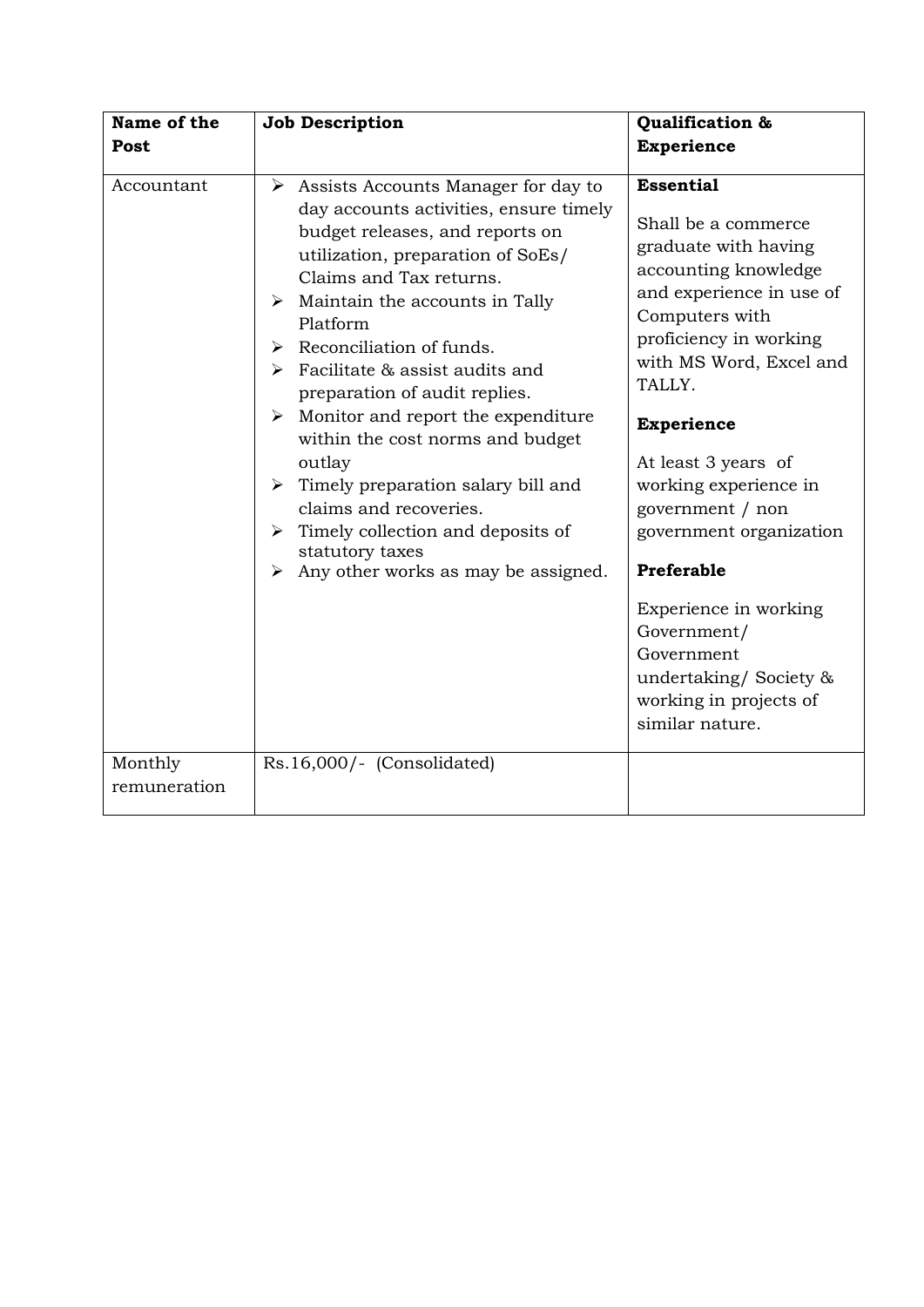| Name of the                     | <b>Job Description</b>                                                                                                                                                                                                                                                                                                                                                                                                                                                                                                                                                                                                                                                                                                           | <b>Qualification &amp; Experience</b>                                                                                                                                                                                                                                                                                                                                                                                                                                                                     |
|---------------------------------|----------------------------------------------------------------------------------------------------------------------------------------------------------------------------------------------------------------------------------------------------------------------------------------------------------------------------------------------------------------------------------------------------------------------------------------------------------------------------------------------------------------------------------------------------------------------------------------------------------------------------------------------------------------------------------------------------------------------------------|-----------------------------------------------------------------------------------------------------------------------------------------------------------------------------------------------------------------------------------------------------------------------------------------------------------------------------------------------------------------------------------------------------------------------------------------------------------------------------------------------------------|
| Post                            |                                                                                                                                                                                                                                                                                                                                                                                                                                                                                                                                                                                                                                                                                                                                  |                                                                                                                                                                                                                                                                                                                                                                                                                                                                                                           |
| Remote<br>Sensing<br>Technician | Import, process<br>and<br>analyze<br>$\bullet$<br>satellite imagery for geo/<br>ortho<br>rectification,<br>land/<br>forest<br>detection,<br>classification, change<br>feature extraction compositing and<br>various relevant operations.<br>Procurement of Imagery<br>and<br>analysis<br>and<br>spatial<br>map<br>planning<br>production<br>for<br>and<br>decision making. Also to carry out<br>analysis on existing data & field<br>collected<br>data<br>the<br>as<br>per<br>requirements of PMU.<br>Verify, process and store all the RS<br>related data generated and collated<br>with data collected from field by<br>staff<br>and preparation<br>field<br>of<br>guidelines<br>facilitation<br>and<br>of<br>ground truthing. | <b>Essential</b><br>Graduate in Arts/<br>Science/<br>Computer/ Forestry/<br>Geogra-<br>Should<br>phy.<br>have<br>remote<br>sensing/GIS as one<br>of the<br>subject or have an additional<br>PGD in RS/GIS<br>Minimum 5 years experience of<br>working in Govt / reputed non-<br>Governmental sector in handling<br>RS/GIS Applications. With at<br>least 3 years experience in Open<br>Source GIS/RS Applications.<br>At least 3 years experience in<br>working on forestry related<br>projects in India. |
|                                 | Perform GIS data standardization<br>$\bullet$<br>and analysis on existing and<br>acquired data in consultation and<br>under guidance from PMU.<br>Manage or analyze data obtained<br>from remote sensing systems to<br>obtain meaningful results with<br>project objectives.<br>Training of field staff in data<br>acquisition, ground truthing and<br>analysis.<br>Any other relevant work assigned                                                                                                                                                                                                                                                                                                                             | Preferable<br>Experience in working<br>Government/<br>Government<br>undertaking/ Society & working<br>in projects of similar nature.                                                                                                                                                                                                                                                                                                                                                                      |
| Monthly                         | Rs. 35,000/- (Consolidated)                                                                                                                                                                                                                                                                                                                                                                                                                                                                                                                                                                                                                                                                                                      |                                                                                                                                                                                                                                                                                                                                                                                                                                                                                                           |
| remuneration                    |                                                                                                                                                                                                                                                                                                                                                                                                                                                                                                                                                                                                                                                                                                                                  |                                                                                                                                                                                                                                                                                                                                                                                                                                                                                                           |
|                                 |                                                                                                                                                                                                                                                                                                                                                                                                                                                                                                                                                                                                                                                                                                                                  |                                                                                                                                                                                                                                                                                                                                                                                                                                                                                                           |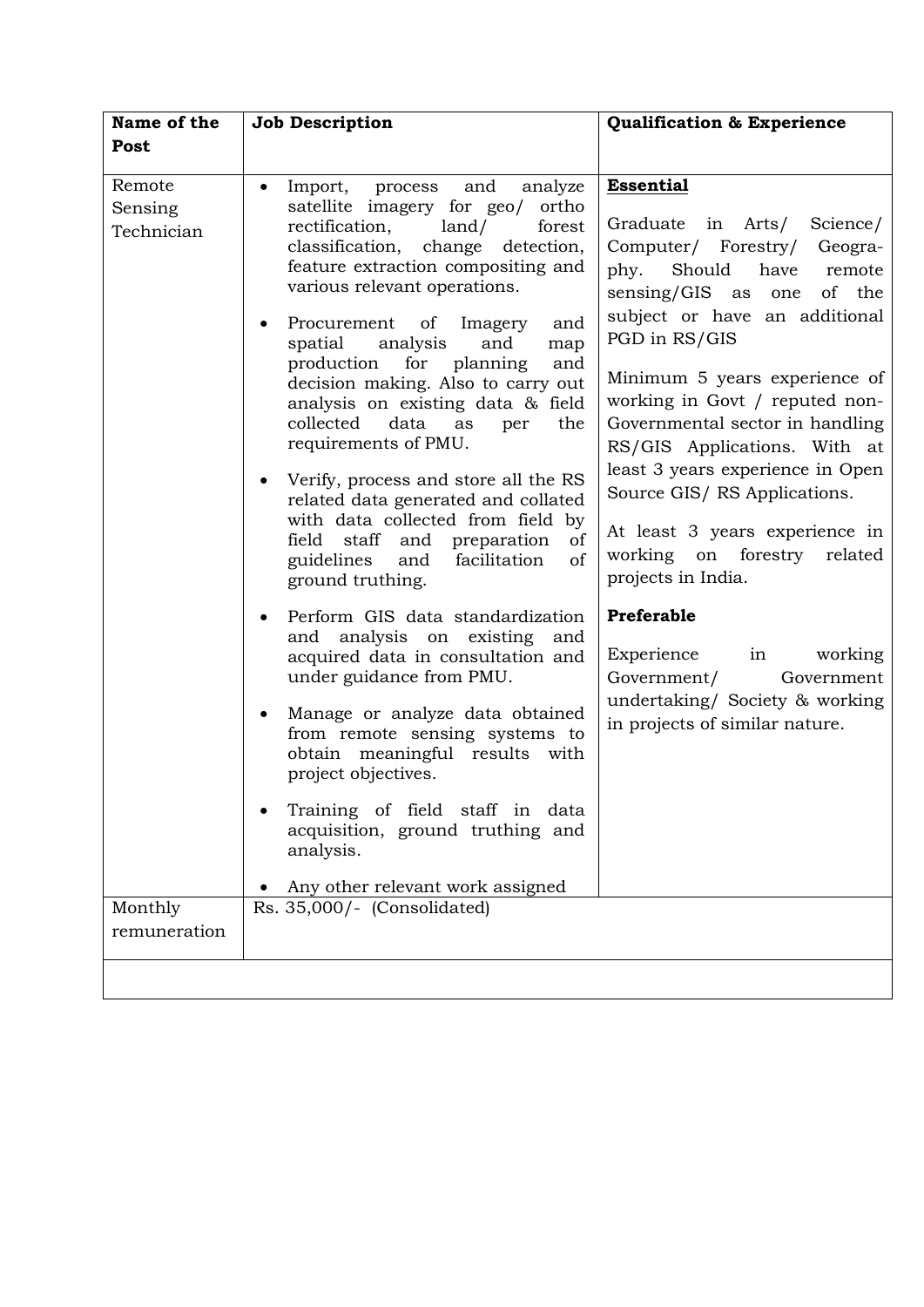| Name of the                                                                                 | Job Description                                                                                                                                                                                                                                                                                                                                                                                                                                                                                                                                                                                                                                                                                                                                                                                                                                                                                                                                                                                                                                                                                                                                                  | Qualification & Experience                                                                                                                                                                                                                                                                                                                                                                                                                                                                                                                                                                                                             |
|---------------------------------------------------------------------------------------------|------------------------------------------------------------------------------------------------------------------------------------------------------------------------------------------------------------------------------------------------------------------------------------------------------------------------------------------------------------------------------------------------------------------------------------------------------------------------------------------------------------------------------------------------------------------------------------------------------------------------------------------------------------------------------------------------------------------------------------------------------------------------------------------------------------------------------------------------------------------------------------------------------------------------------------------------------------------------------------------------------------------------------------------------------------------------------------------------------------------------------------------------------------------|----------------------------------------------------------------------------------------------------------------------------------------------------------------------------------------------------------------------------------------------------------------------------------------------------------------------------------------------------------------------------------------------------------------------------------------------------------------------------------------------------------------------------------------------------------------------------------------------------------------------------------------|
| Post                                                                                        |                                                                                                                                                                                                                                                                                                                                                                                                                                                                                                                                                                                                                                                                                                                                                                                                                                                                                                                                                                                                                                                                                                                                                                  |                                                                                                                                                                                                                                                                                                                                                                                                                                                                                                                                                                                                                                        |
|                                                                                             |                                                                                                                                                                                                                                                                                                                                                                                                                                                                                                                                                                                                                                                                                                                                                                                                                                                                                                                                                                                                                                                                                                                                                                  |                                                                                                                                                                                                                                                                                                                                                                                                                                                                                                                                                                                                                                        |
| <b>GIS</b><br>Technician<br>Monthly<br>remuneration                                         | To create and maintain Geospatial<br>$\bullet$<br>data and operate GIS<br>and RS<br>software.<br>Prepare high quality map products<br>$\bullet$<br>trips<br>for<br>reports,<br>field<br>and<br>presentations.<br>Maintain<br><b>GIS</b><br>systems<br>and<br>equipments, software inventory and<br>maintenance.<br><b>GIS</b><br>Establish<br>operations<br>at<br>PMU/DMU&<br><b>FMU</b><br>lavel<br>and<br>imparting training.<br>Will serve as GIS Technician for<br>preparing GIS data and products<br>including<br>conversion,<br>translation<br>and incorporation of various formats<br>of both spatial and tabular data into<br>standardized GIS feature data sets,<br>development<br>of<br>professional<br>cartographic products using<br>the<br>current GIS Tools, applying complex<br>GIS spatial and network analysis<br>methods, and using for developing<br>the RDBMS geo databases.<br>GIS technician would be required to<br>$\bullet$<br>quality check the data delivered by<br>agencies engaged by the first party.<br>Perform GPS/ DGPS field data<br>$\bullet$<br>validation.<br>Other works as may be assigned<br>Rs. 30,000/- (Consolidated) | <b>Essential</b><br>Graduate in Arts/ Science /<br>Forestry / Computer<br>Application/ Geography. Should<br>have remote sensing/GIS as one<br>of the subject or have an<br>additional PGD in RS/GIS<br>Minimum 5 years experience of<br>working in Govt / reputed non-<br>Governmental sector in handling<br>GIS/RS Applications with at<br>least 3 years experience in Open<br>Source GIS/RS Applications.<br>At least 3 years experience in<br>working on forestry related<br>projects in India.<br>Preferable<br>Experience in working<br>Government/ Government<br>undertaking/Society & working<br>in projects of similar nature. |
|                                                                                             |                                                                                                                                                                                                                                                                                                                                                                                                                                                                                                                                                                                                                                                                                                                                                                                                                                                                                                                                                                                                                                                                                                                                                                  |                                                                                                                                                                                                                                                                                                                                                                                                                                                                                                                                                                                                                                        |
| * PMU-Project Management Unit, DMU - Division Management Unit, FMU - Field Management Unit. |                                                                                                                                                                                                                                                                                                                                                                                                                                                                                                                                                                                                                                                                                                                                                                                                                                                                                                                                                                                                                                                                                                                                                                  |                                                                                                                                                                                                                                                                                                                                                                                                                                                                                                                                                                                                                                        |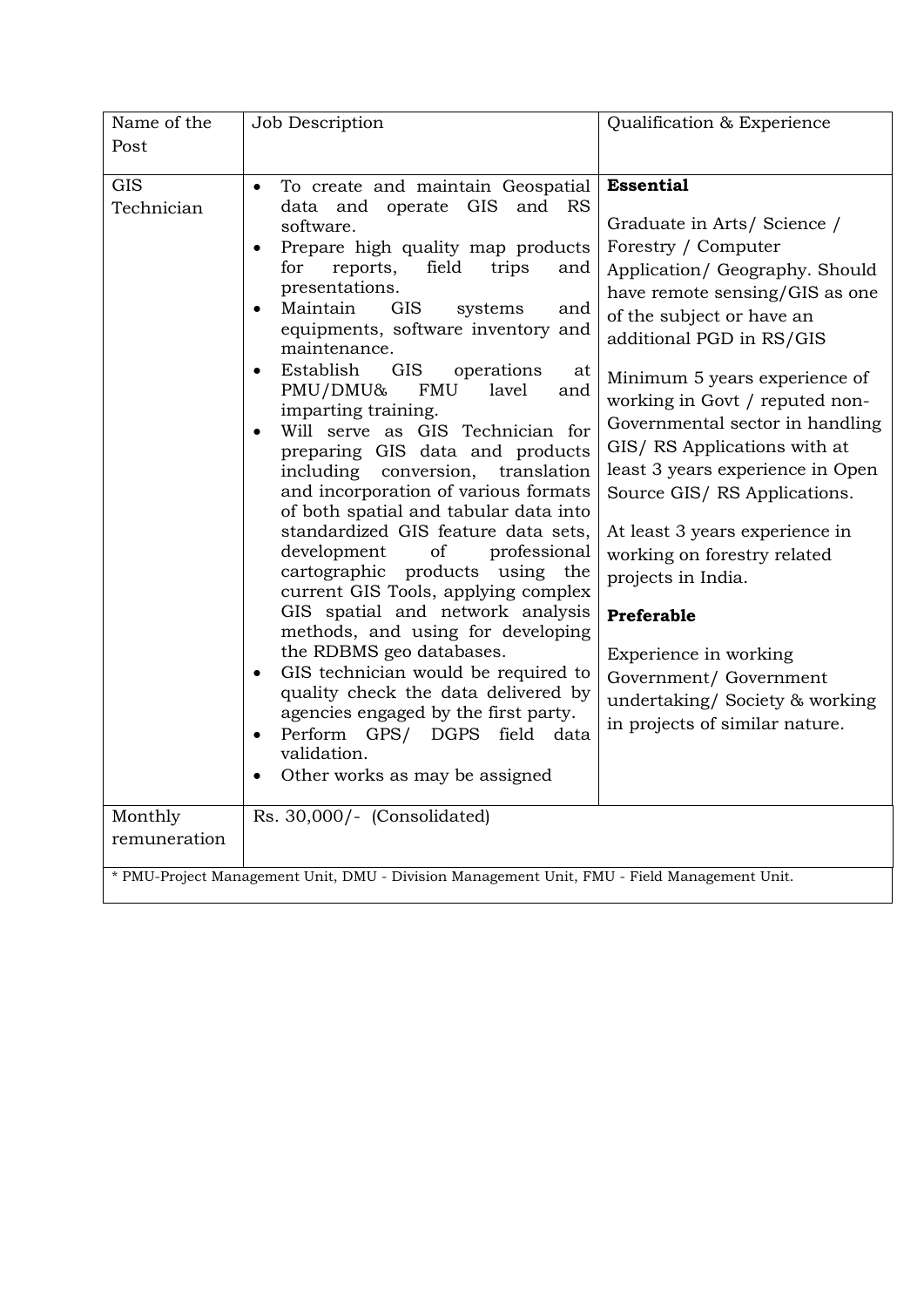| Name of the<br>Post                                                                         | Job Description                                                                                                                                                                                                                                                                                                                                                                                                                                                                                                                                                                                                                                                                                                                                                                                                                                                                                                                           | Qualification & Experience                                                                                                                                                                                                                                                                                                                                                                                                                                                                                                                                                                                                                                                                                                                                                        |
|---------------------------------------------------------------------------------------------|-------------------------------------------------------------------------------------------------------------------------------------------------------------------------------------------------------------------------------------------------------------------------------------------------------------------------------------------------------------------------------------------------------------------------------------------------------------------------------------------------------------------------------------------------------------------------------------------------------------------------------------------------------------------------------------------------------------------------------------------------------------------------------------------------------------------------------------------------------------------------------------------------------------------------------------------|-----------------------------------------------------------------------------------------------------------------------------------------------------------------------------------------------------------------------------------------------------------------------------------------------------------------------------------------------------------------------------------------------------------------------------------------------------------------------------------------------------------------------------------------------------------------------------------------------------------------------------------------------------------------------------------------------------------------------------------------------------------------------------------|
| Remote<br>Sensing-cum<br><b>MIS</b><br>Technician                                           | • Verify, process and store all the RS<br>related data generated and collated<br>with data collected from field by field<br>staff<br>Manage or analyze data obtained<br>from remote sensing systems to<br>obtain<br>meaningful<br>results<br>with<br>project objectives.<br>MIS operations at all levels<br>PMU/DMU and FMU and updation<br>with remote sensing inputs.<br>• To build, coding, development of<br>database modules.<br>To assist PMU Cell in areas of data<br>compilation, applying logical queries<br>to identify errors, quality assessment<br>of data reported and concise report<br>preparation etc.<br>Database replication, backup and<br>$\bullet$<br>restore.<br>Setup and maintain the website of<br>OFSDS.<br>• Computer generated analytical<br>Reports, software inventory and<br>maintenance.<br>Training of field staff in data<br>acquisition, mobile applications etc<br>• Other works as may be assigned. | <b>Essential</b><br>Graduate in Arts/Science/<br>Agriculture/ Forestry with<br>PGDCA or graduate in computer<br>applications, Computer Science<br>along with specialization in<br>remote sensing and minimum 5<br>years of experience in Govt. or<br>non-Governmental sectors.<br>Expertise in designing, planning,<br>execution and monitoring of<br>MIS/RS modules for a program<br>or Project is essential.<br>Knowledge of work in various<br>modules of Software like<br>RDBMS, SQL, ASP.net and MS<br>Office Software is essential.<br>At least 3 years of experience in<br>working on forestry related<br>projects in India.<br>Preferable<br>Experience<br>in<br>working<br>Government/<br>Government<br>undertaking/ Society & working<br>in projects of similar nature. |
| Monthly<br>remuneration                                                                     | Rs.35,000/- (Consolidated)                                                                                                                                                                                                                                                                                                                                                                                                                                                                                                                                                                                                                                                                                                                                                                                                                                                                                                                |                                                                                                                                                                                                                                                                                                                                                                                                                                                                                                                                                                                                                                                                                                                                                                                   |
| * PMU-Project Management Unit, DMU - Division Management Unit, FMU - Field Management Unit. |                                                                                                                                                                                                                                                                                                                                                                                                                                                                                                                                                                                                                                                                                                                                                                                                                                                                                                                                           |                                                                                                                                                                                                                                                                                                                                                                                                                                                                                                                                                                                                                                                                                                                                                                                   |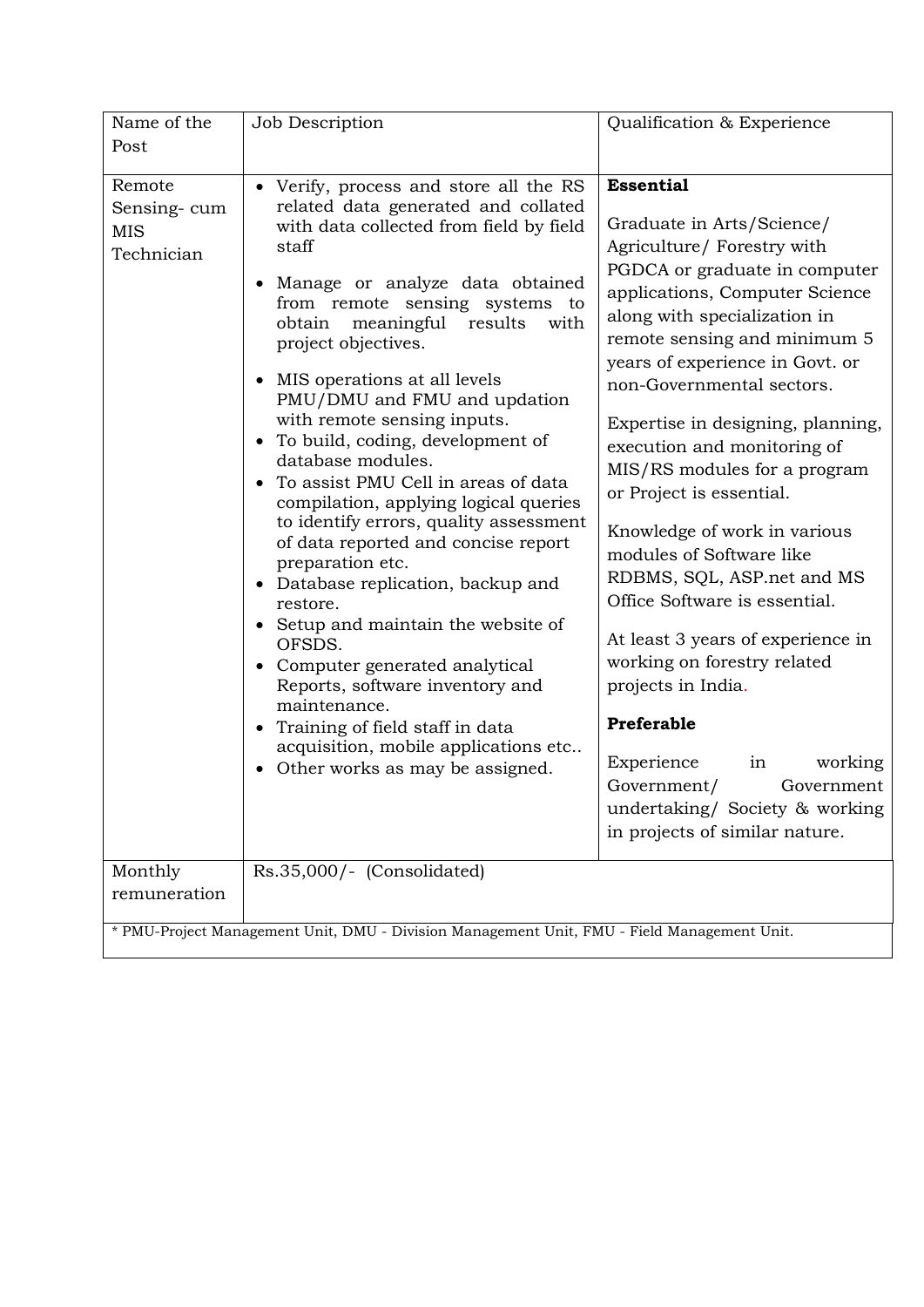| Name of the             | <b>Job Description</b>                                                                                                                                                                                                                                                                                                                                                                                                                                                                                                                                                                                                       | Qualification & Experience                                                                                                                                                                                                                                                                                                                                                                                                                                                                                                                                                                                                                                                                                                                            |
|-------------------------|------------------------------------------------------------------------------------------------------------------------------------------------------------------------------------------------------------------------------------------------------------------------------------------------------------------------------------------------------------------------------------------------------------------------------------------------------------------------------------------------------------------------------------------------------------------------------------------------------------------------------|-------------------------------------------------------------------------------------------------------------------------------------------------------------------------------------------------------------------------------------------------------------------------------------------------------------------------------------------------------------------------------------------------------------------------------------------------------------------------------------------------------------------------------------------------------------------------------------------------------------------------------------------------------------------------------------------------------------------------------------------------------|
| Post                    |                                                                                                                                                                                                                                                                                                                                                                                                                                                                                                                                                                                                                              |                                                                                                                                                                                                                                                                                                                                                                                                                                                                                                                                                                                                                                                                                                                                                       |
| Program<br>Developer    | Design and develop web based<br>$\bullet$<br>user interfaces in HTML and<br>JavaScript with PHP as the<br>scripting language.<br>Design and develop backend data<br>processing algorithms with PHP<br>as the scripting language and<br>SQL as the database query<br>language.<br>Design and develop backend<br>database connectivity, data<br>conversion and presentation<br>algorithms in PHP.<br>Integrate GIS data & non-GIS<br>data from databases, files and<br>external data sources with the<br>web based infrastructure.<br>Any other relevant work assigned<br>by PMU / GIS cell in-charge as<br>and when required. | <b>Essential</b><br>MCA/B.E/B.Tech in Computer<br>Science, IT, Electronics and<br>Telecommunication with at least<br>4 years work experience in PHP<br>development<br>Expertise in at least two of the<br>following domains: PHP,<br>JavaScript with Ajax, HTML with<br>CSS, SQL, MySQL/PostgreSQL<br>administration, Linux Server<br>Administration, C++, Android<br>Applications development, Java,<br>Web GIS APIs(Google<br>Maps/Openlayers), JQuery /<br>Bootstrap<br>Applicants must have good<br>experience of finding solutions to<br>issues from Internet and web<br>applications independently<br>Preferable<br>Experience in working<br>Government/ Government<br>undertaking/Society & working<br>in projects of other similar<br>nature. |
| Monthly<br>remuneration | Rs. 25,000 /- (Consolidated)                                                                                                                                                                                                                                                                                                                                                                                                                                                                                                                                                                                                 |                                                                                                                                                                                                                                                                                                                                                                                                                                                                                                                                                                                                                                                                                                                                                       |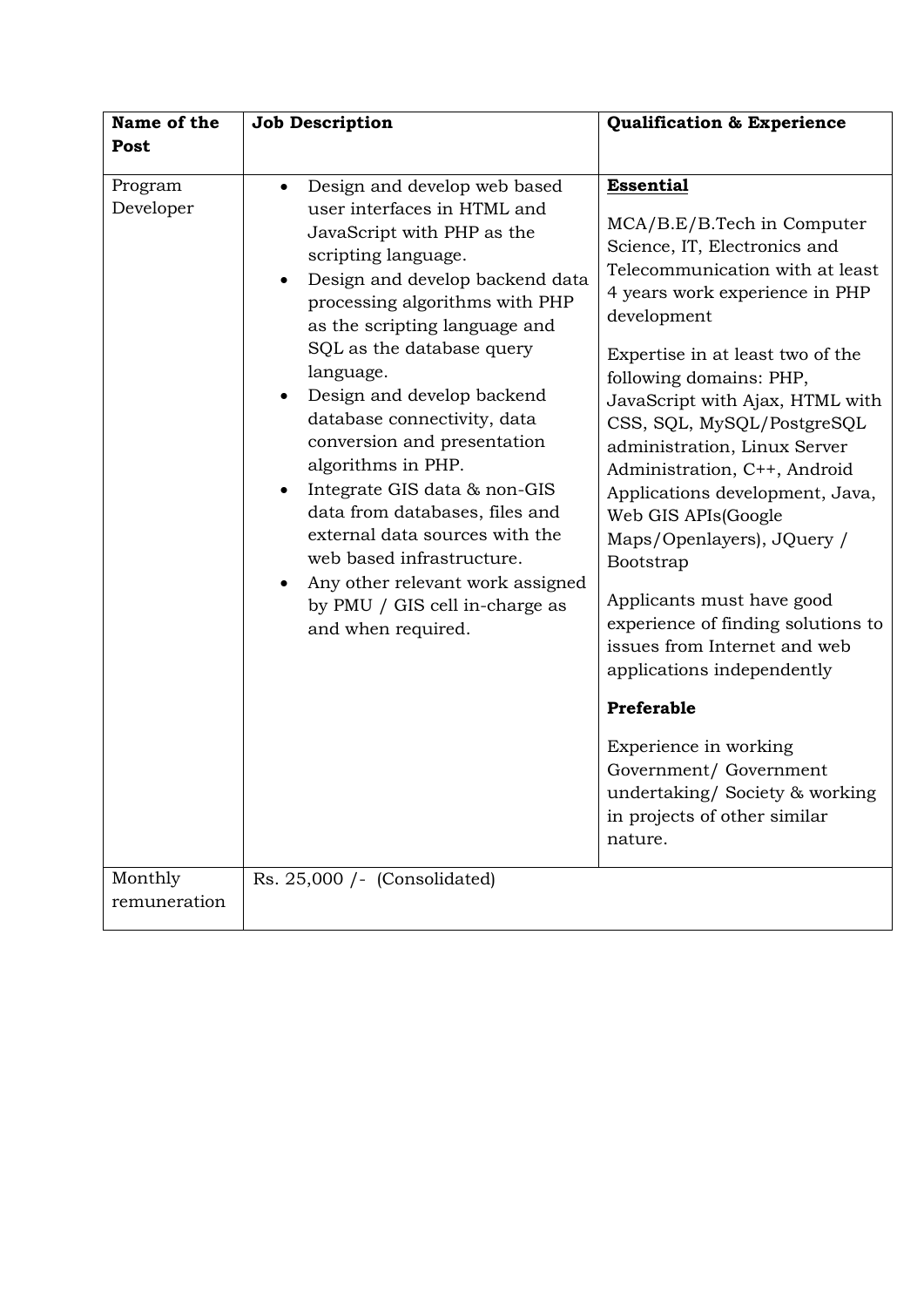| Name of the<br>Post     | <b>Job Description</b>                                                                                                                                                                                                                                                                     | <b>Qualification &amp; Experience</b>                                                                                                                                                                                                                                                                                                                                                                                                                                                                                                                                                                  |
|-------------------------|--------------------------------------------------------------------------------------------------------------------------------------------------------------------------------------------------------------------------------------------------------------------------------------------|--------------------------------------------------------------------------------------------------------------------------------------------------------------------------------------------------------------------------------------------------------------------------------------------------------------------------------------------------------------------------------------------------------------------------------------------------------------------------------------------------------------------------------------------------------------------------------------------------------|
| GIS Operator            | . To assist for Verify GIS, RS & MIS<br>related work.<br>· Perform GIS data standardization<br>analysis on existing and<br>and<br>acquired data in consultation and<br>under guidance from PMU<br>• Perform geo-referencing and map<br>digitization.<br>• Any other relevant work assigned | <b>Essential</b><br>Graduate Degree in<br>Arts/<br>Science<br>Forestry<br>Geography/BCA/MCA. Should<br>have remote sensing/GIS as one<br>of the subject or have<br>an<br>additional PGD in RS/GIS<br>Minimum 3 years experience of<br>working in Govt / reputed non-<br>Governmental sector in handling<br>GIS/ RS Applications. With at<br>least 2 years experience in Open<br>Source GIS/RS Applications.<br>At least 2 years experience in<br>working on forestry related<br>projects in India.<br>Preferable<br>Working experience on Natural<br>Resource Management Projects<br>of similar nature |
| Monthly<br>remuneration | Rs. 15,000/- (Consolidated)                                                                                                                                                                                                                                                                |                                                                                                                                                                                                                                                                                                                                                                                                                                                                                                                                                                                                        |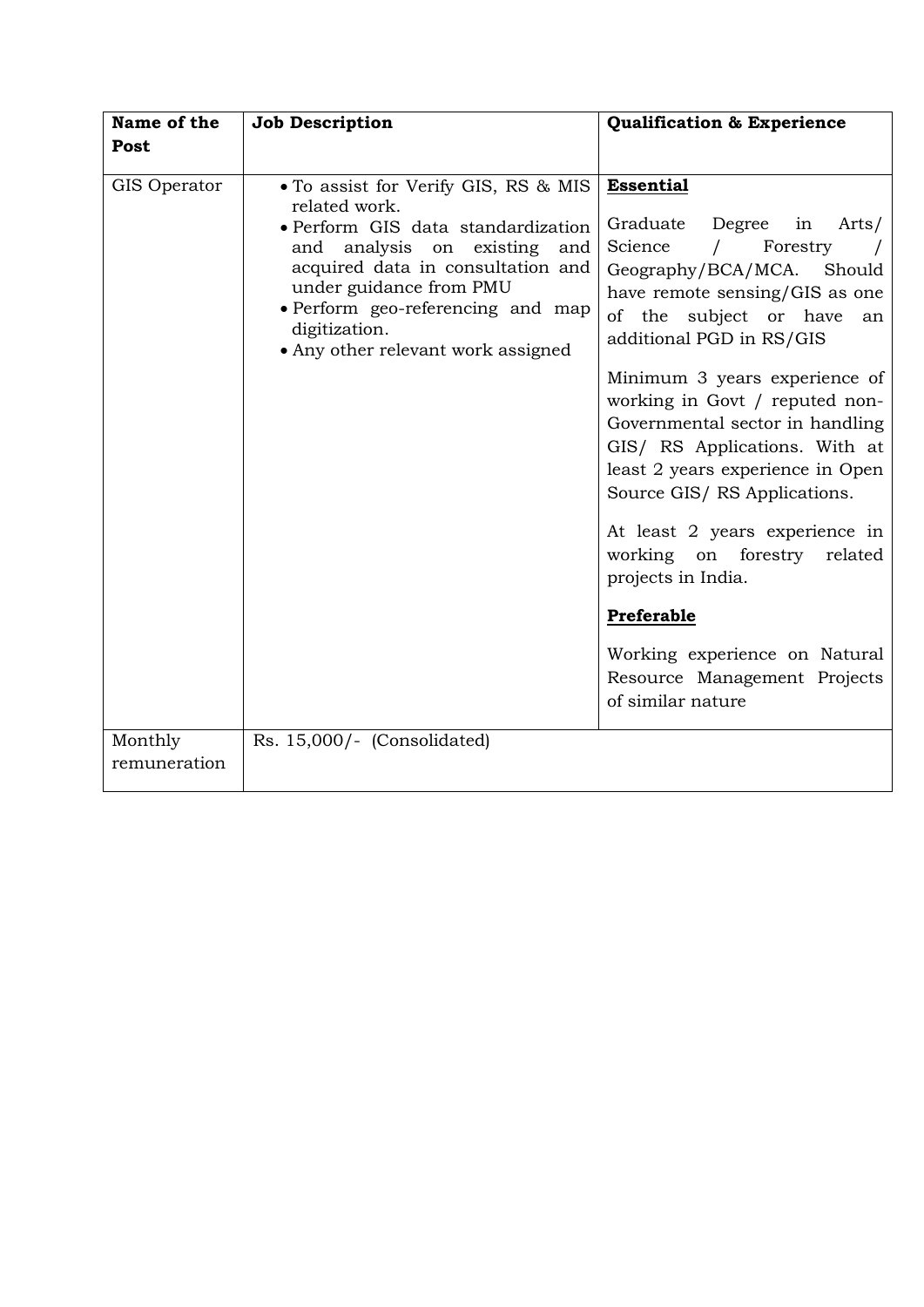

## **ODISHA FORESTRY SECTOR DEVELOPMENT SOCIETY**

SFTRI Campus, At/Po-Ghatikia, Bhubaneswar-751 029 Ph: 0674-2386016, Fax:0674-2386085 mail:webmail@ofsdp.org

# APPLICATION FORM

| <b>Post Applied for:</b><br>(Note: Use one<br>form for one<br>Post, Attach<br><b>Bank Draft for</b><br>each post<br><b>Applied for)</b> |            |  |                        |          |                                                                 | <b>Attach a Self Attested</b><br>Photograph<br>(3cmx4cm) |                                                           |  |
|-----------------------------------------------------------------------------------------------------------------------------------------|------------|--|------------------------|----------|-----------------------------------------------------------------|----------------------------------------------------------|-----------------------------------------------------------|--|
| 1. First Name:                                                                                                                          |            |  |                        |          |                                                                 |                                                          |                                                           |  |
|                                                                                                                                         | Last name: |  |                        |          |                                                                 |                                                          |                                                           |  |
| 2. Date of Birth:<br>(Certificate of proof to be attached)                                                                              |            |  |                        |          |                                                                 | 3. Sex:                                                  |                                                           |  |
| 4. Present Contact Address:                                                                                                             |            |  |                        |          | 5. Permanent Telephone No:<br>(STD Code) Number                 |                                                          |                                                           |  |
| <b>6. Permanent Contact Address:</b>                                                                                                    |            |  |                        |          | 7. Present Telephone No:<br>(STD Code)<br><b>Office Number.</b> |                                                          |                                                           |  |
| 8. Email Address:                                                                                                                       | 9.         |  |                        |          | <b>Mobile No:</b>                                               |                                                          |                                                           |  |
| 10. Computer Literacy:                                                                                                                  |            |  |                        |          |                                                                 |                                                          |                                                           |  |
| Mention all software(s) known /used                                                                                                     |            |  |                        |          |                                                                 |                                                          |                                                           |  |
| 11. Education: High school onwards, please list all your qualifications                                                                 |            |  |                        |          |                                                                 |                                                          |                                                           |  |
| <b>Degree</b>                                                                                                                           |            |  | <b>Institute/Board</b> | Ye<br>ar | Division/<br>Marks (%)                                          | <b>Subjects</b>                                          | <b>Full/Part</b><br>Time /<br><b>Distance</b><br>Learning |  |
| <b>Matriculation/HSC</b>                                                                                                                |            |  |                        |          |                                                                 |                                                          |                                                           |  |
| +2 (Arts/Sci/Comm)                                                                                                                      |            |  |                        |          |                                                                 |                                                          |                                                           |  |
| +3 (Arts/Sci/Comm)                                                                                                                      |            |  |                        |          |                                                                 |                                                          |                                                           |  |
| P.G. (Specialisation)                                                                                                                   |            |  |                        |          |                                                                 |                                                          |                                                           |  |
| <b>Professional</b>                                                                                                                     |            |  |                        |          |                                                                 |                                                          |                                                           |  |
| <b>Others</b>                                                                                                                           |            |  |                        |          |                                                                 |                                                          |                                                           |  |
| 12. Employment Record:                                                                                                                  |            |  |                        |          |                                                                 |                                                          |                                                           |  |
| Total years of post qualification experience                                                                                            |            |  |                        |          |                                                                 |                                                          |                                                           |  |
| Years of experience in Government                                                                                                       |            |  |                        |          |                                                                 |                                                          |                                                           |  |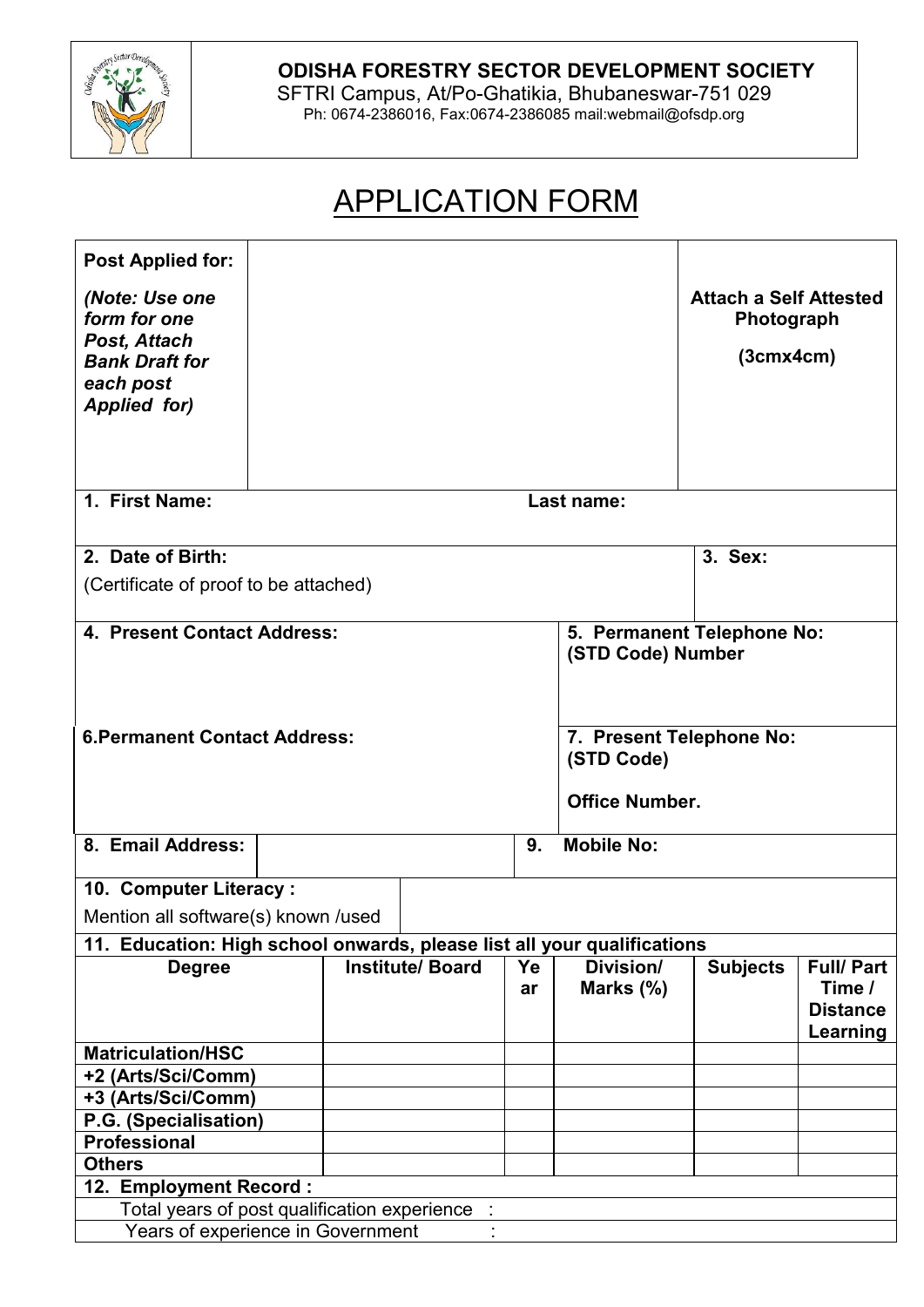| Page 2                                                    |                    |                               |                             |      |        |  |
|-----------------------------------------------------------|--------------------|-------------------------------|-----------------------------|------|--------|--|
| 13. Level of Proficiency in computers                     |                    |                               |                             |      |        |  |
| <b>MS Office Program</b>                                  |                    | <b>Ability to Use</b><br>Fair |                             |      |        |  |
|                                                           | Poor               |                               |                             | Good |        |  |
| <b>MS WORD</b>                                            |                    |                               |                             |      |        |  |
| <b>MS POWER POINT</b>                                     |                    |                               |                             |      |        |  |
| <b>MS EXCEL</b>                                           |                    |                               |                             |      |        |  |
| <b>MS ACCESS</b>                                          |                    |                               |                             |      |        |  |
| Other (please specify)                                    |                    |                               |                             |      |        |  |
| 14. Employment History: (Use separate sheets if required) |                    |                               |                             |      |        |  |
|                                                           |                    |                               |                             |      |        |  |
| <b>Organization</b>                                       | <b>Designation</b> |                               | <b>Key Responsibilities</b> |      | Period |  |
|                                                           |                    |                               |                             |      |        |  |
|                                                           |                    |                               |                             |      |        |  |
|                                                           |                    |                               |                             |      |        |  |
|                                                           |                    |                               |                             |      |        |  |
|                                                           |                    |                               |                             |      |        |  |
|                                                           |                    |                               |                             |      |        |  |
|                                                           |                    |                               |                             |      |        |  |
|                                                           |                    |                               |                             |      |        |  |
|                                                           |                    |                               |                             |      |        |  |
|                                                           |                    |                               |                             |      |        |  |
|                                                           |                    |                               |                             |      |        |  |
|                                                           |                    |                               |                             |      |        |  |
|                                                           |                    |                               |                             |      |        |  |
|                                                           |                    |                               |                             |      |        |  |
|                                                           |                    |                               |                             |      |        |  |
|                                                           |                    |                               |                             |      |        |  |
|                                                           |                    |                               |                             |      |        |  |
|                                                           |                    |                               |                             |      |        |  |
|                                                           |                    |                               |                             |      |        |  |
|                                                           |                    |                               |                             |      |        |  |
|                                                           |                    |                               |                             |      |        |  |
|                                                           |                    |                               |                             |      |        |  |
|                                                           |                    |                               |                             |      |        |  |
|                                                           |                    |                               |                             |      |        |  |
|                                                           |                    |                               |                             |      |        |  |
|                                                           |                    |                               |                             |      |        |  |
| 15. Current Employment:                                   |                    |                               |                             |      |        |  |
| <b>Job Description:</b>                                   |                    |                               |                             |      |        |  |
|                                                           |                    |                               |                             |      |        |  |
|                                                           |                    |                               |                             |      |        |  |
| <b>Emoluments and</b><br>other allowance if<br>any        |                    |                               |                             |      |        |  |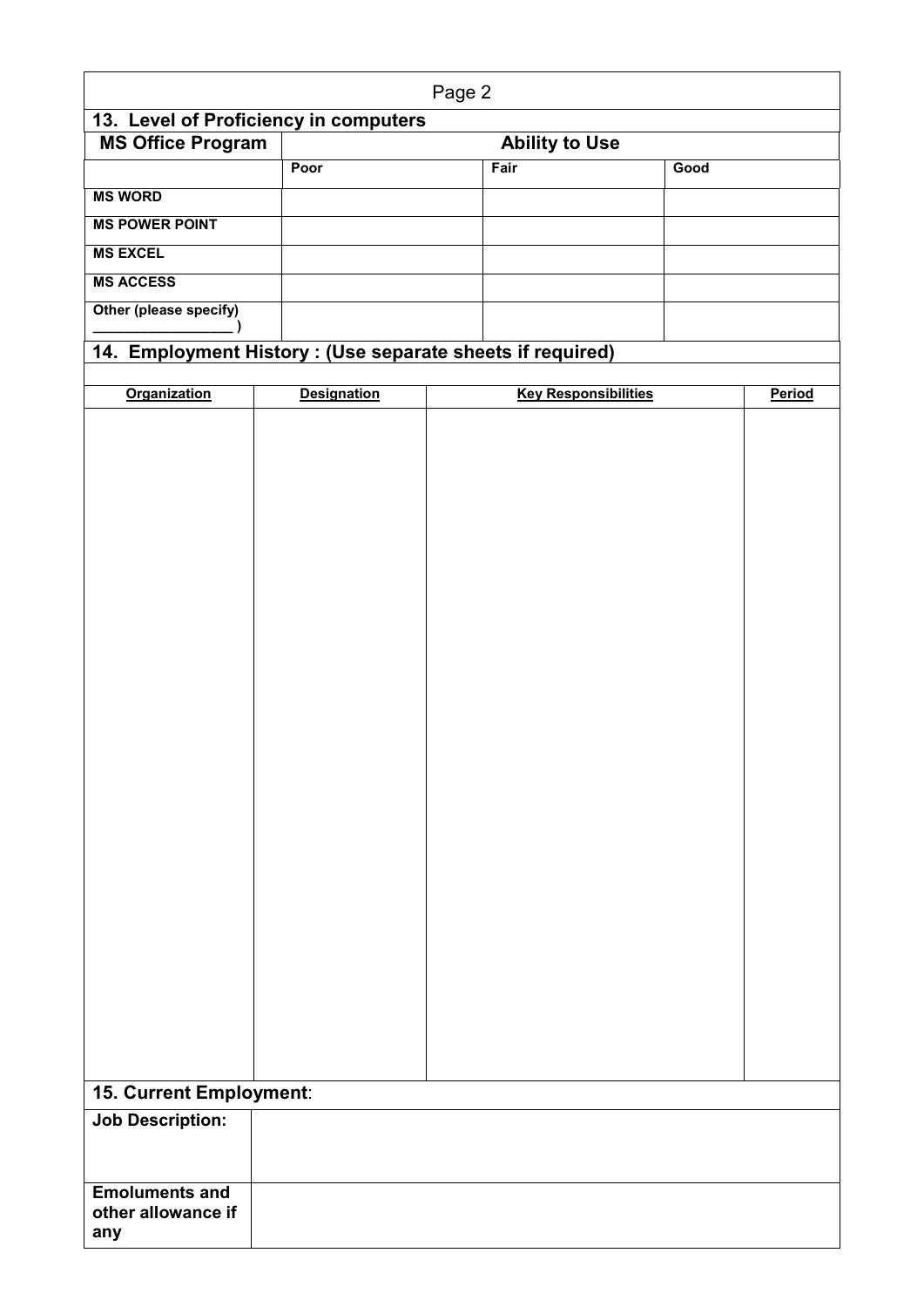| Page 3                                                                                                                                                                                |                                                                                                 |                             |  |  |  |  |
|---------------------------------------------------------------------------------------------------------------------------------------------------------------------------------------|-------------------------------------------------------------------------------------------------|-----------------------------|--|--|--|--|
| 16. Relevant Experience: Please highlight relevant experience possessed by you                                                                                                        |                                                                                                 |                             |  |  |  |  |
| relating to key aspects of the job in the space below:                                                                                                                                |                                                                                                 |                             |  |  |  |  |
| <b>Job Component</b>                                                                                                                                                                  | <b>Organization (Please also</b><br>provide details<br>of exposure/<br>responsibilities Handled | <b>Exposure (in months)</b> |  |  |  |  |
|                                                                                                                                                                                       |                                                                                                 |                             |  |  |  |  |
|                                                                                                                                                                                       |                                                                                                 |                             |  |  |  |  |
|                                                                                                                                                                                       |                                                                                                 |                             |  |  |  |  |
|                                                                                                                                                                                       |                                                                                                 |                             |  |  |  |  |
|                                                                                                                                                                                       |                                                                                                 |                             |  |  |  |  |
|                                                                                                                                                                                       |                                                                                                 |                             |  |  |  |  |
|                                                                                                                                                                                       |                                                                                                 |                             |  |  |  |  |
|                                                                                                                                                                                       |                                                                                                 |                             |  |  |  |  |
| 17. Medical History: Please give details of major health disabilities (covering congenital<br>disorders, physical or mental disabilities of any sort, cardiac or pulmonary disorders, |                                                                                                 |                             |  |  |  |  |
|                                                                                                                                                                                       |                                                                                                 |                             |  |  |  |  |

etc.):

**18. Joining Time:** Please confirm your ability to relocate/ be at OFSDS Head Office **and** join within one month of selection. In case of any constraint - please elaborate in the space provided:

### **In case already employed, NOC from present employer is to be attached.**

**19. Language Proficiency:** Please confirm oral and written proficiency in languages known to you. Your assessment shall be tested at a later stage):

| Language              | <b>Ability to Converse</b> |      | <b>Ability to Read</b> |      |      | <b>Ability to Write</b> |      |      |      |
|-----------------------|----------------------------|------|------------------------|------|------|-------------------------|------|------|------|
|                       | Poor                       | Fair | Good                   | Poor | Fair | Good                    | Poor | Fair | Good |
| <b>English</b>        |                            |      |                        |      |      |                         |      |      |      |
| <b>Hindi</b>          |                            |      |                        |      |      |                         |      |      |      |
| Oriya                 |                            |      |                        |      |      |                         |      |      |      |
| Other (please specify |                            |      |                        |      |      |                         |      |      |      |